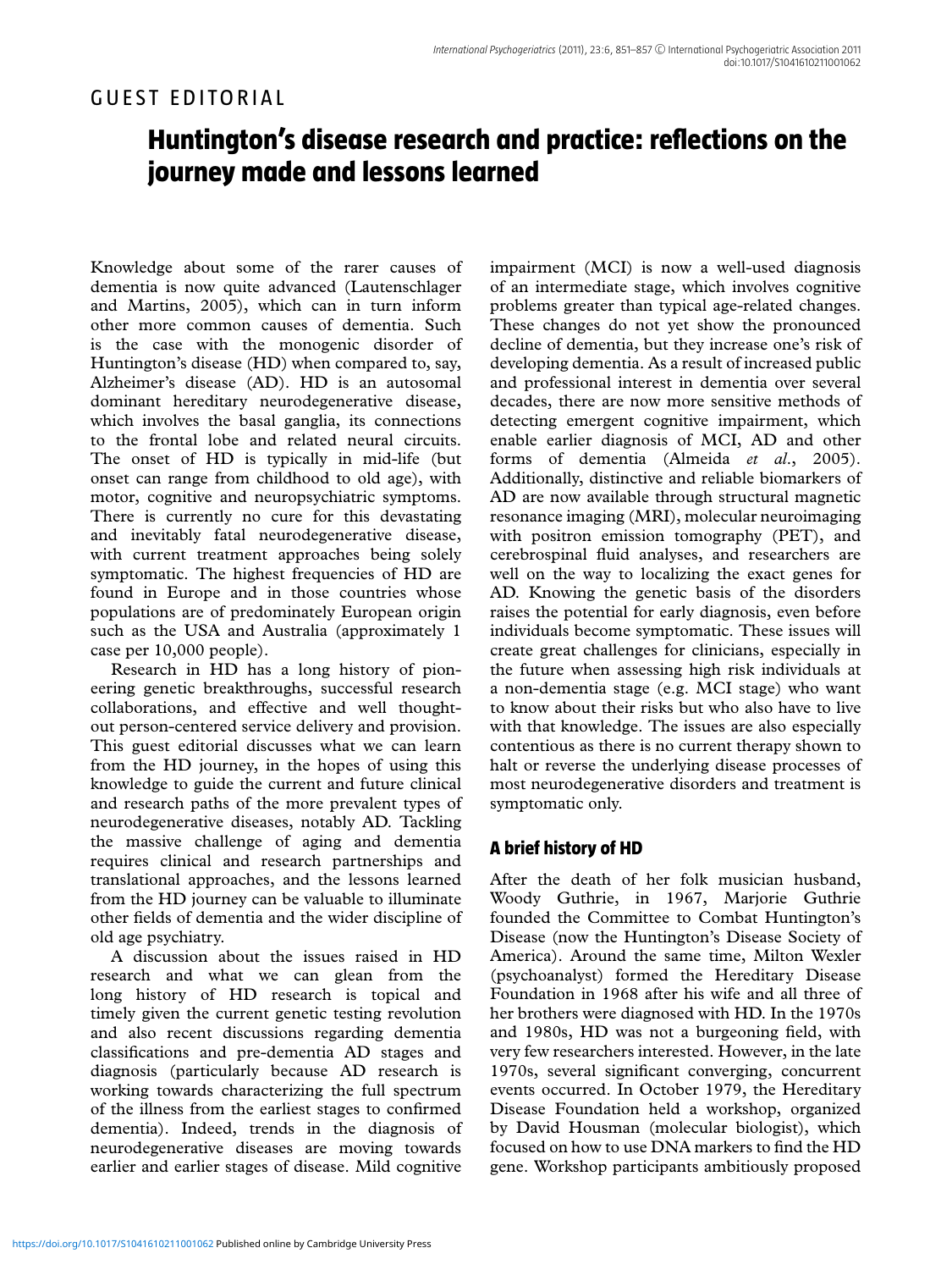to map the entire human genome and then look for a marker that segregated with the HD gene – a process that could take over 100 years to accomplish, given the technology current at that time. Then, the world's largest family with Huntington's disease was discovered living in a poor rural fishing village on the shores of Lake Maracaibo, Venezuela. The original progenitor of this family had lived in the early 1800s and left around 18,149 descendants spanning ten generations, 15,409 of whom were still living (Wexler *et al.*, 2004). Since 1979, the US-Venezuela Collaborative Research Project, a team comprised of committed international doctors and scientists, led by Nancy Wexler of Hereditary Disease Foundation (psychologist daughter of Milton), travelled each year to Lake Maracaibo, keeping medical records, taking biosamples, and creating detailed genograms of disease transmission within families. The samples collected were sent to James Gusella (geneticist) at Massachusetts General Hospital, who, in 1983, discovered a DNA marker close to the Huntington's gene. The gene was localized near the top of chromosome 4, using then unknown techniques of recombinant DNA technology (Gusella *et al.,* 1983). Even though this followed almost a decade of wearisome research purgatory of failed experiments, false leads, and red herrings, the speed of this discovery was still astounding to the research world. This was the very first time that a gene was located using DNA markers when its address on a chromosome was unknown. This discovery was groundbreaking and proved that these new scientific techniques could work for finding genes. In contrast, it was not until 1987 that the first deterministic gene associated with AD was identified on chromosome 21.

With the DNA marker now known, the Hereditary Disease Foundation organized the "Gene Hunters," also an international, collaborative group to identify the HD gene itself. It took fully a decade, but in 1993, the Huntington's Disease Collaborative Research Group, an international consortium of over a hundred investigators isolated the actual Huntington's disease gene. Huntington's disease was found to be caused by the Huntington gene on chromosome 4. Also called HTT, it is the IT15 ("interesting transcript 15") gene, which codes for a protein called huntingtin. The mutation is an expanded trinucleotide repeat: unaffected individuals usually have 11 to 29 CAG triplet repeats, whereas those who eventually become symptomatic for HD generally have abnormal expansions of 36 to 112 (or more) triplet repeats, which is translated into an abnormal stretch of polyglutamines in the protein. In comparison, the first risk factor gene for AD was identified in 1993 (the APOE  $\varepsilon$ 4gene on chromosome 19), but still does not determine that a person who has it will develop the disease.

## **Collaboration is key**

The localization and discovery of the HD gene provides a powerful model for collaborative biomedical research. The discovery of the location and then the HD gene represents a (regrettably) rare case of sustained scientific cooperation in which six laboratories in the USA, England and Wales willingly and openly shared their data, discoveries and ideas. The collaborative nature of HD research continued even after the gene was found. The Hereditary Disease Foundation launched the Cure Huntington's Disease Initiative in 1997 to accelerate progress from research to therapy, with the aim of stimulating and coordinating research in academia and private industry. Then, in 1998, the Huntington's Disease Array Group was formed**,** comprising 50 investigators from eight laboratories in the USA and Canada. The Group uses microarray chips in animal models and in human tissue to search for genes "turned on or off" in HD, and their findings initiated a therapeutic drug trial in mice. Even now, Huntington's Study Group (HSG, established 1993), funded by the National Institutes of Health (NIH) in the USA is an active collaborative research group, made up of more than 500 active investigators in the USA, Canada, Europe, Australia, New Zealand and South America, with approximately 90 research centers. The HSG has entered partnerships with pharmaceutical companies, private foundations, the NIH and the Federal Drug Agency (FDA) Orphan Drug Products Division in developing and conducting trials. HSG studies include the longitudinal worldwide multicenter 13-year PREDICT-HD study, and encourages HD families to engender real hope through participation. Throughout Europe, the European HD Network (EHDN) provides a platform for professionals and people affected by HD and their relatives to facilitate working together, and also provides infrastructure for close cooperation of basic scientists and clinicians for large-scale clinical trials on HD, facilitating natural history studies and interventional trials.

In AD research there are also more newly emergent, active ongoing collaborative groups comprised of both clinicians and researchers (such as the Alzheimer's Disease Neuroimaging Initiative, ADNI, in the USA, beginning in October 2004, and the Australian Imaging, Biomarkers and Lifestyle Study of Ageing collaborative group AIBL in Australia, launched in November 2006). These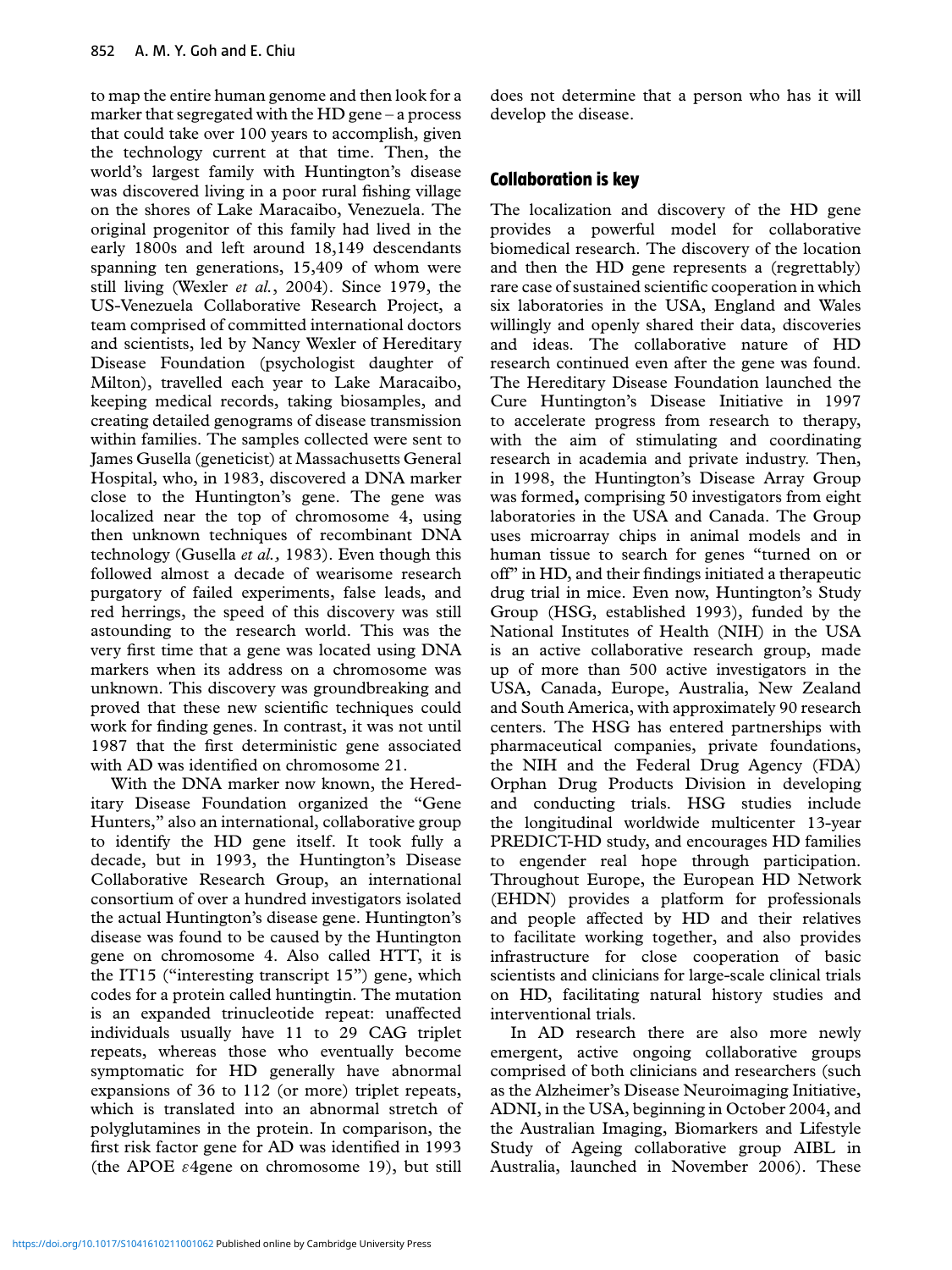collaborative groups, and the wider discipline in general, can learn much from the collaborative and open research style of HD research, which overtly combines and shares worldwide knowledge, skills, and expertise. HD research has had generally open and honest communication, with little delay in the communication of results amongst multidisciplinary members, from bench scientists to clinicians, with involvement from scientists, doctors, social workers, geneticists, psychologists and occupational therapists. Too often researchers can be overprotective of their research methods and data, particularly in the competitive world of academia and research. However, the huge discoveries in the HD field could not have been made without the spirit of contributory sharing and membership. Particularly in this internet age, with the ease of rapid transmission of information, there is potential to collaborate easily and efficiently with worldwide colleagues.

#### **Genetic breakthroughs**

The *New York Times* called the HD gene the most "coveted treasure in molecular biology." During the ten-year search for the gene, 14 new technologies were discovered and used in subsequent investigations to find other disease genes, including mapping genes for many of the neurodegenerative disorders. The genetic bases of many of the neurodegenerative disorders are now better known, including the rarer autosomal dominant inherited early onset familial form of AD, which is associated with mutations of the presenilin 1, presenilin 2, and amyloid precursor protein (APP genes) (Sherrington *et al.*, 1995). Parkinson's disease also has a substantial genetic component, with alpha synuclein (SNCA, also implicated in dementia with Lewy bodies), parkin (PARK1–8 and DJ-1), mutations in the PTEN Induced Kinase (PINK1) gene identified (Polymeropoulos *et al.,* 1997; Groen *et al*., 2004). Even familial Creutzfeld-Jakob Disease (CJD) has been associated with mutations in the PRNP gene on chromosome 20912-pter (Ladogana *et al*., 2001), and recent work on the frontotemporal dementias (FTDs) has found the existence of at least three genetically distinct groups of inherited FTD: FTDP-17, FTD linked to chromosome 9, and FTD linked to chromosome 3, and tau on chromosome 17 (Yancopoulou *et al*., 2003). Many of the techniques developed in finding the Huntingtin gene were also critical for the successful completion of the Human Genome Project – the massive international effort from 1990 to 2003 to map and identify the 20,000–25,000 genes in the human body. It is significant that Francis Collins, a member of the collaborative HD group, presided over the Human Genome Project.

# **Genetic testing**

HD provided the framework for genetic testing guidelines, counseling requirements and possible therapies for other genetic diseases that have the potential to be genetically tested. Progress toward a treatment or cure could be instrumental in finding ways to treat other illnesses with more complex genetics. However, the genetic breakthroughs and advances in HD have also resulted in several novel problems. Wexler (1985) asked the poignant and relevant question at the beginning of the DNA testing era: Would this new genetic knowledge be life enriching or destructive?

As the Huntingtin gene was one of the first disease genes to be found, its discovery resulted in several novel and contentious issues regarding genetic testing. Based on his study, Gusella introduced a test that was 96% accurate in detecting whether an individual bears the HD gene. For the first time, a simple blood test could assist people in planning their lives. However, this has also resulted in concerns regarding the consequences of having a predictive genetic test that could forecast future health status, particularly for an incurable disease.

In Australia, genetic testing is available for more than 400 different complex diseases including hereditary breast, stomach, and bowel cancer, heart disease, deep vein thrombosis, melanoma, diabetes, liver disease, kidney disease, cystic fibrosis, amyotrophic lateral sclerosis, various inherited neuropathies and several of the dementias. AD differs from HD in that it is probably a polygenic disorder with multifactorial etiologies, where having the mutation means increased risk, but not a certainty; by contrast, HD is a monogenic dominantly inherited disorder with complete penetrance. For AD, the gene APOE  $\varepsilon$ 4 on chromosome 19 is the gene linked to a greater risk of susceptibility for developing the more common late-onset AD. Although there is a blood test available that can identify which APOE  $\varepsilon$ 4alleles a person has, it is not yet proved possible to predict who will or will not develop AD, as APOE  $\varepsilon$ 4 is only a risk factor and is neither necessary (people without APOE  $\varepsilon$ 4 can develop the disease) nor sufficient (not all people with APOE  $\varepsilon$ 4 develop AD).

The HD experience has taught that a genetic test result can have a profound and unanticipated impact on patients and their families. Testing can bring relief from uncertainty and more control over the future (Duisterhof *et al*., 2001), and increased genetic testing can help in the development of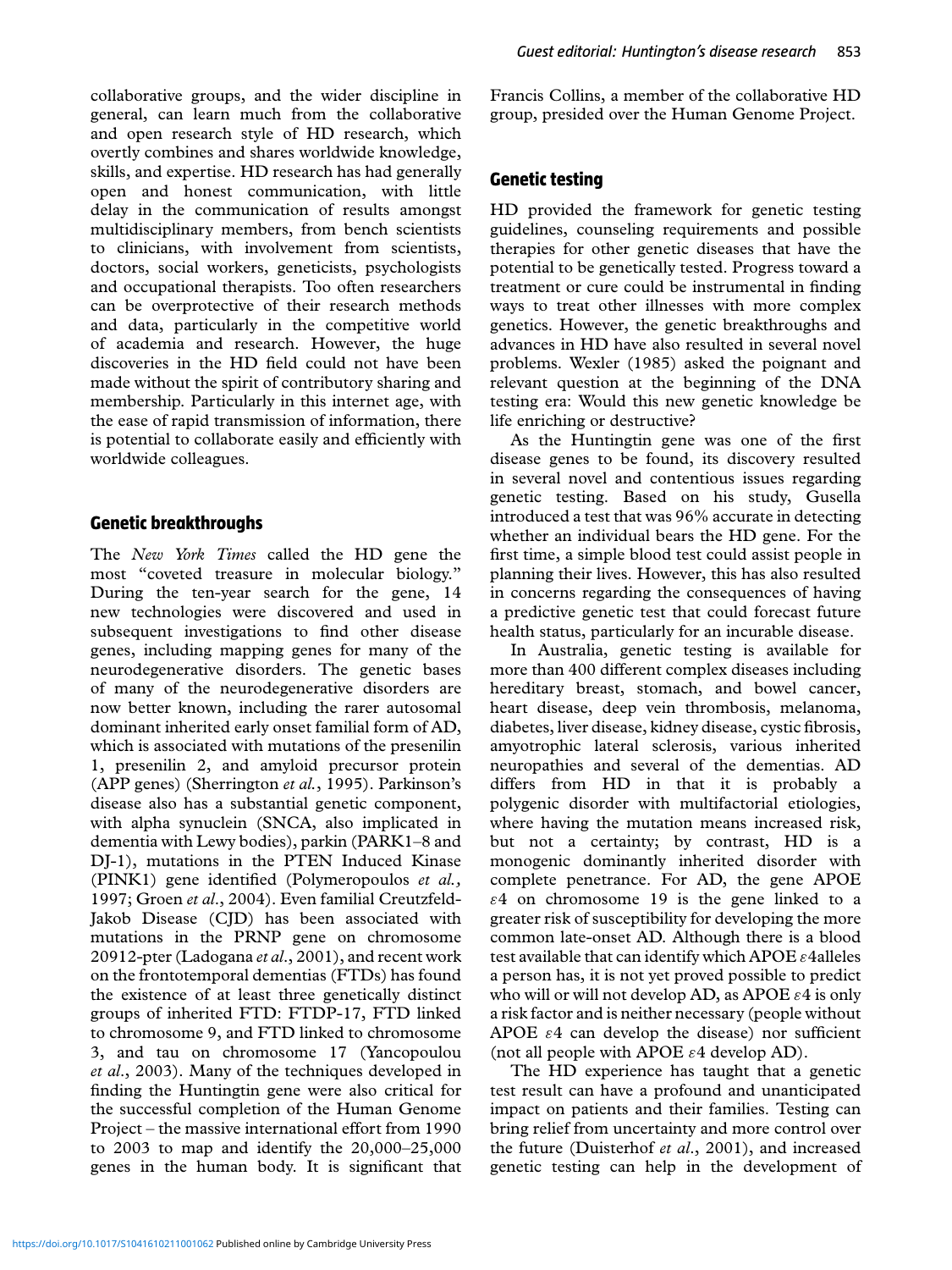more effective (even curative) treatments, can help in early diagnosis, and gives people at risk the opportunity to take more responsibility and control over their lives, health, and future, including the implementation of preventive management options. Although one's core genetic makeup is predetermined, lifestyle modifications may help reduce the potential effects of having abnormal genes: which can include eating a healthy diet, exercising and staying mentally active.

Predictive testing raises many distinctive and contentious issues including the confidentiality of the genetic information, challenges regarding identity, responsibility, what it means to live with information that predicts future health status, and also the potential for stigmatization and genetic discrimination (particularly by employers and insurance companies). Other important issues involve patient rights, privacy, childbearing decisions, interpersonal relationships and the mental health of the recipient and family members. Genetic tests also reveal information to other family members, who may not want to know their risk. Genetic risk information may, additionally, lead to genetic determinism or fatalism, where patients believe that the genotype completely determines the phenotype, and that there is no way to avoid genetically predetermined outcomes, no matter what they do or what happens to them.

Genetic discrimination is the denial of rights, privileges, or opportunities or other adverse treatment based solely on genetic information (including family history). There has been much recent focus on the issues of genetic discrimination in the legal and healthcare literature and in the media. Unfortunately, empirical assessment and quantification of the perception and experience of genetic discrimination has not caught up, even in the domain of HD. The need for empirical evidence regarding genetic discrimination to inform policy and law has been identified in Australia (Australian Law Reform Commission, 2003). A study we conducted in Australia (together with the HSG; Goh *et al.*, 2010) revealed that many in the HD community had experienced adverse genetic discrimination, and there were reports of feeling pressured to reveal results in order to obtain life insurance, income protection, mortgage insurance, and some superannuation funds that include life insurance. There were concerns about insurers increasing premiums, denying coverage, or offering a shorter period of cover. Here in Australia, Australian *health* insurers cannot set premiums according to individual risk factors, but life insurance companies can, and often demand that a prospective customer release the results of a genetic test if they have had one, or the policy is deemed null and void. Analyses also revealed a concerning lack of knowledge of legal rights and avenues regarding genetic discrimination. Fears of genetic discrimination lead many to shun genetic tests, even though some can be used to prevent some diseases (such as diabetes, heart attacks and some cancers).

Genetic tests are likely to become increasingly part of future routine health care, and these issues are especially timely given our current climate of genetic revolution. Consumer personalized genetic tests are now purchasable over the internet, but results are given without medical opinion or counseling support for high incidence disorders such as cancer (breast, prostrate, colon, lung for example), heart disease, arthritis, psychiatric disorders and many more. Some consumer companies even claim to give the percentages of predisposition to avoid errors, being addicted to heroin, having a sweet tooth, and sensitivity to smelling body odor (see Docker, 2010, who reports on having his own DNA tested by US-based genetics company "23andme").

In his original description of the disease, George Huntington (1872) himself referred to HD as "that form of insanity that leads to suicide." As early as 1986, there was research into suicide and attempted suicide in HD, and the implications for preclinical testing of persons at risk. Of the 4,527 persons worldwide undergoing testing in the study by Almqvist and colleagues (1999), there were five completed suicides, 20 suicide attempts, and 18 psychiatric hospitalizations. In Victoria, over the past 18 years, genetic counseling has been mandated before predictive testing, which focuses on careful education about the test process, the disease, and the potential implications and test outcomes (both if the test returns positive and if it returns negative). All are given the option not to proceed with the test. As far as we know, there have been no known Australian suicides as a direct consequence of HD genetic testing. There is stringent regulation of laboratories, regulation of tests, regulation of genetic counselors, and assurance of patient safety – including that of privacy and emotional welfare. There are also strict US protocols for testing in HD which are compliant with the Huntington Disease Society of America's Guidelines for Genetic Testing for HD (e.g. the University of Iowa's protocol for presymptomatic testing for HD, which requires a minimum of three in-person visits). Such protocols also exist in other countries, including Europe.

There is much concern about the burdens engendered by widespread utilization of genetic tests, particularly given that ongoing future analyses of the human genome will lead to testing for even more disorders (and more highly sensitive and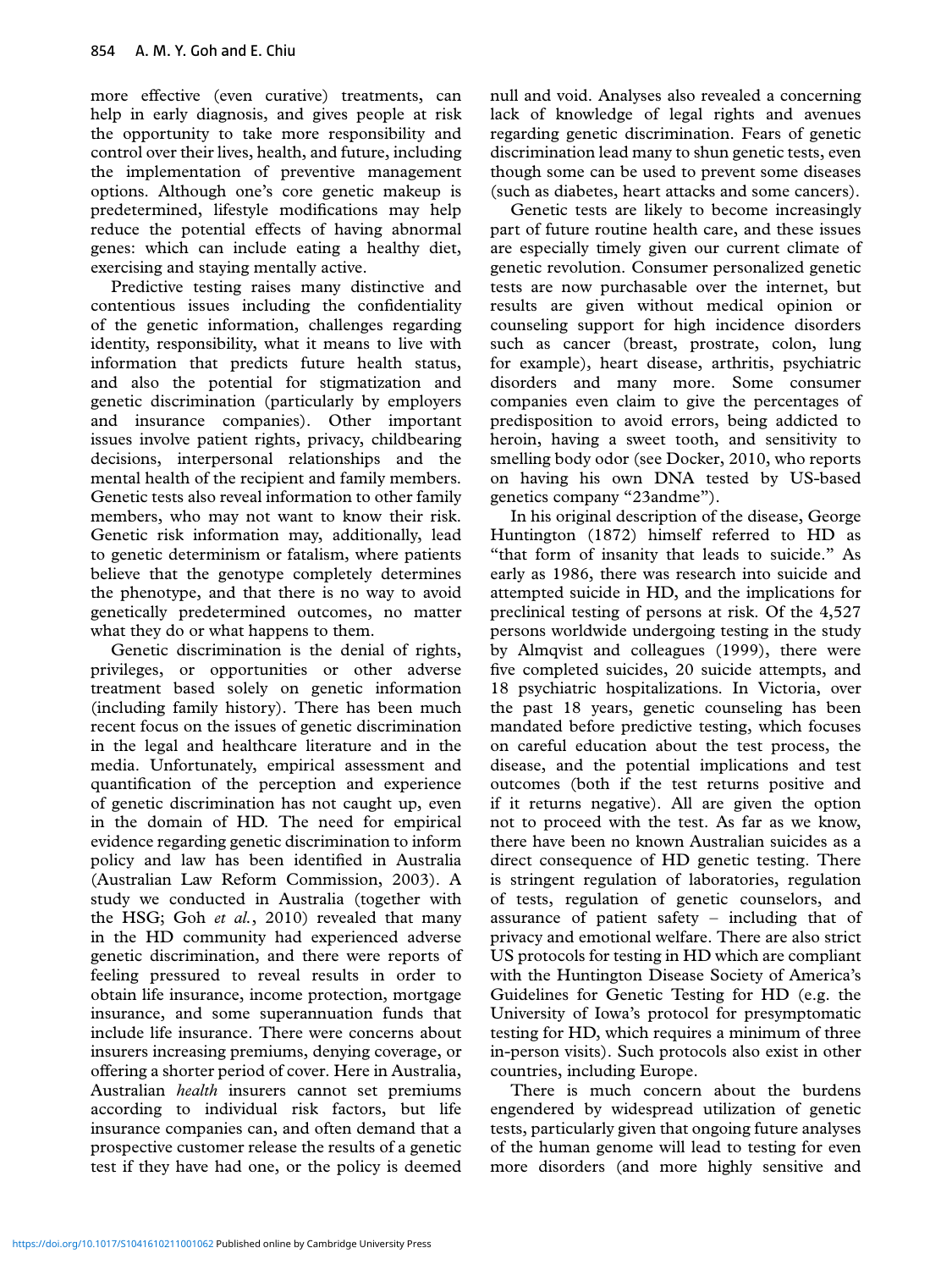specific techniques). Additional issues are raised in the domain of AD because APOE  $\varepsilon$ 4 is neither sufficient nor necessary for the development of disease. Many at-risk people would have seen loved ones suffer and die with the illness. The HD experience teaches us that thorough psychological assessment of at-risk persons and extensive patient (and family) support systems must be integral components of any genetic testing program.

Understanding more about the genetic underpinnings of the neurodegenerative disorders will help researchers and clinicians answer questions about disease mechanisms, gene-gene interactions, and lifestyle or environmental factors that affect risk. It will also help in the early identification of high-risk people, and focus on novel prevention and treatment approaches. However, clearly, stringent guidelines are required to monitor genetic testing, and HD can help to provide the backbone and history. Currently, the scientific progress of gene testing, its application to industry, and the ensuing economic pressure for its use have outpaced legal and ethical frameworks that protect the individual. Some authors fear that an uncontrolled use of the tests may lead to a revival of social policies based on eugenics (Kevles, 1985). Ongoing research into the significance and varieties of genetic discrimination is essential to inform future guidelines and policy, and to ensure the ethical and appropriate use of genetic testing, now and in the future. In the coming years, the prior examinations and lessons learned from HD research will become invaluable as the issues regarding genetic testing, counseling, and discrimination will come to the forefront.

### **Innovative service delivery: the Melbourne experience**

One of us (EC) established the world's first HD Clinic at the Royal Melbourne Hospital in 1972 in the Department of Psychiatry, The University of Melbourne. This HD Clinic is still running, under the auspices of the Neuropsychiatry Unit (directed previously by John Lloyd and now Dr Dennis Velakoulis, and one of us (AG) is now the clinic coordinator). In addition to the Clinic, Betty Teltscher, as a social worker/advocate, determined that a family organization should be established. Thus, the Victorian HD Association (now Huntington's Victoria) was formed in 1973, and other HD Associations then followed in other Australian states. To date the Huntington's Associations in Australia are very strong advocates for the HD community and are members of the International Huntington's Association (IHA), which actively promotes international collaboration

in the search for a cure for HD in 39 countries. The urgent need for quality residential care for those with HD was a major concern to Chiu and Teltscher as people requiring such care had nowhere to go but to mental hospitals (which held over 80 HD patients in 1980). When the Wesley Central Mission received a large windfall of money from land sales that became available for use in community projects, Chiu and Teltscher were able to persuade the Wesley Board, under the leadership of Reverend Arthur Preston, to take on a project to establish residential care for HD patients. The Arthur Preston Residential Centre was officially opened in 1980 as the only such center in the world for HD patients and their families, and today remains a world leader in this area of care. In 1982 Chiu committed himself to the discipline of Old Age Psychiatry and served as the President of the International Psychogeriatric Association (1999–2001). In 1985, Chiu and Teltscher wrote a handbook for "Caring in HD", and noted the goal of providing the best possible care for HD, which could be translated to a model for the caring of related brain disorders and services for the elderly.

The Huntington's Research Group Victoria (HRGV) was established in 2004 and represents a local collaboration of scientific and clinical investigators from academic, clinical and research centers that are committed to the cooperative planning and implementation, analysis and reporting of research studies aimed at improving the understanding and treatment of Huntington's disease and related disorders. This group will take the HD research agenda forward in the coming years.

## **Looking to the future**

The HD field can also benefit from the research focusing on other neurodegenerative disorders. In the next several decades, HD research must turn to the domains of therapeutic trials, including drug trials, which have been successful in the domain of AD. This is particularly important as the first large clinical drug trial to focus on the cognitive aspects of HD, the HORIZON trial of investigational drug dimebon (latrepirdine, conducted by the HSG and EHDN), found that dimebon did not improve cognition in HD. Despite the negative findings, the HORIZON study was reviewed by regulatory agencies in the USA and European Union, and was conducted on a global basis without difficulty. This study will lay the foundation for future global investigations of promising new treatments for cognition and other aspects of HD. The field of AD research also informs the need for research into the behavioral and psychological symptoms of HD,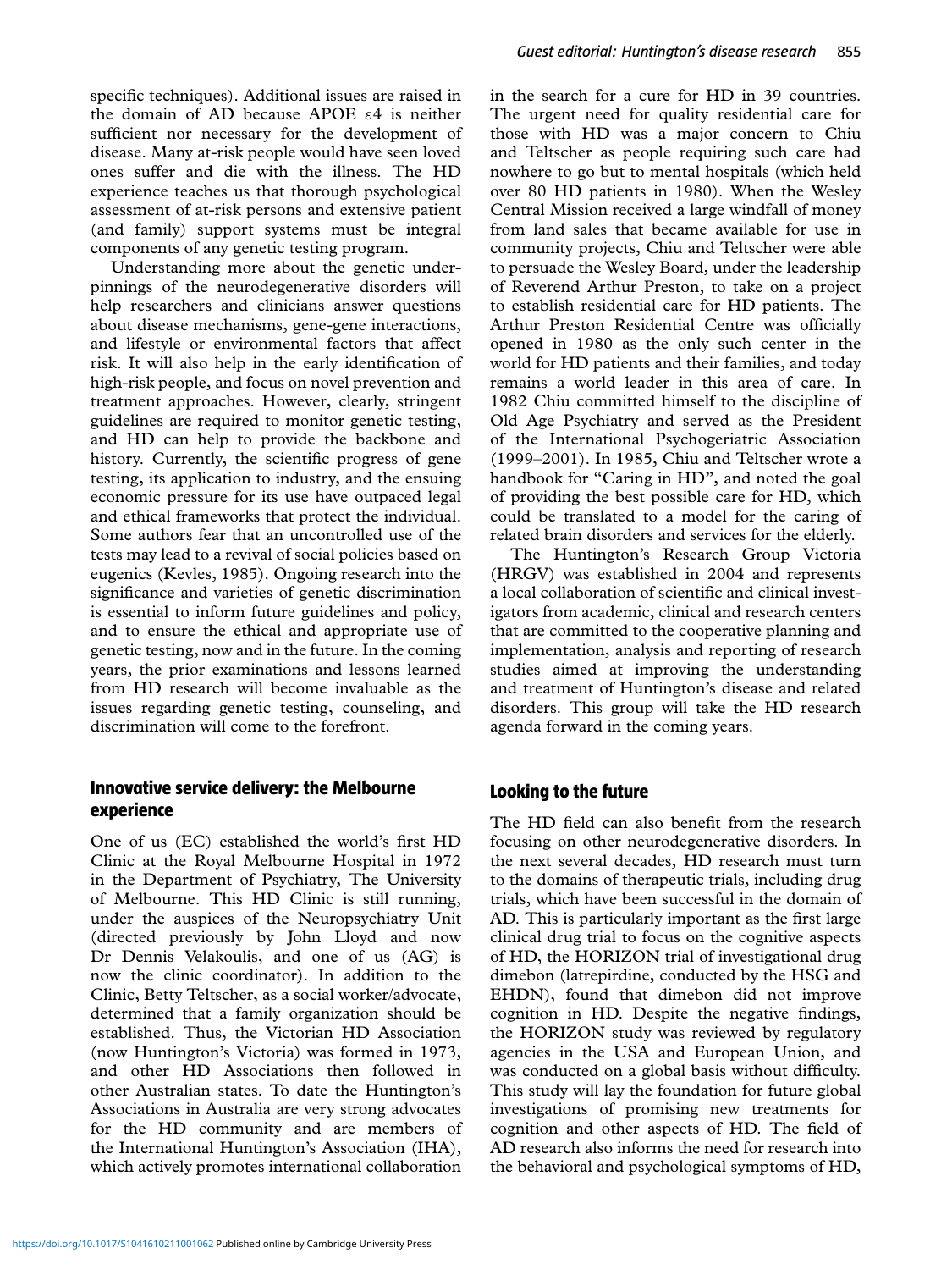akin to the behavioral and psychological symptoms of dementia (BPSD).

#### **Summary**

Despite being a relatively rare disease, HD has been crucial in the genetic revolution of the past few decades. As a result of the gains in HD research, the scope for genetic testing is now extended to include predictive testing for monogenic and multifactorial diseases, and impacts upon personal risk reduction – with far reaching effects – from families to large sections of the ostensibly healthy population. HD is now a leader in the field of molecular genetics and proteomics, and has attracted considerable research interest. It has contributed greatly to our understanding of neurodegeneration, neurogenesis and neuroplasticity, and is also unique and invaluable in the field of neurodegenerative disorders as the only disorder for which definitive, valid, and reliable predictive diagnostic genetic testing is currently possible. Overall, HD research over the past 40 years has been both groundbreaking and provocative, with huge leaps in knowledge and technologies in the field of HD research, which has in turn informed the general neurodegenerative and old age psychiatry research field. It has laid down crucial building blocks for our future, and has furthered dementia understanding and research in general.

Looking to the future, HD and most other cerebral degenerative conditions (including AD, FTD, and dementia with Lewy bodies) have as their central pathology a "gain of function" in abnormal proteins (huntingtin, beta-amyloid, tau, synuclein) that wreak neural havoc. HD can be used as a useful "model" in neurodegenerative research in general because: (1) it can be definitely diagnosed clinically; (2) it has a known offending protein in Huntington; (3) the gene is identified and is responsible for the disease, (4) it is predictive of clinical outcome in gene expression; (5) the gene and its product protein can be (although not yet totally) characterized; (6) reliable and valid predictive testing is available; and (7) it allows study in a definite pre-clinical and predementia phase.

The journey for old age psychiatry as a major contributor to the understanding and management of neurodegenerative disorders has been a challenging one, and the HD journey may provide historical and practical lessons for our discipline. We now have the tools, the equipment, and, with the technology of the internet, the ability to collaborate easily internationally, to combine our knowledge from the cellular domain, the genetic domain, the psychological domain, the clinical domain, and the social science domain

to understand and integrate fundamental and applied insights. Over the coming decades, the trend of leaps and bounds in knowledge is likely to continue, particularly in dementia and AD research, with active ongoing collaborative groups, increased genetic technologies, and more research into the issues of individuals having a known predisposition or known gene for a genetic disorder. We look forward to a future that reveals fruitful and rewarding international research and clinical collaborations in the field of neurodegenerative disorders, and which results in new therapies that can stop aberrant gene expression and delay the onset and/or even reverse the symptoms of the currently incurable neurodegenerative diseases.

#### **Conflict of interest**

None.

#### **Acknowledgments**

We acknowledge the contributions of the Huntington's Research Group Victoria, Huntington's Victoria, the HD community, and Associate Professor Olga Yastrubetskaya in the preparation of this paper.

ANITA M.Y. GOH<sup>1,2</sup> AND EDMOND CHIU<sup>1,2</sup>

- <sup>1</sup> Academic Unit for Psychiatry of Old Age, St. Vincent's Health, Department of Psychiatry, The University of Melbourne, Victoria, Australia
- 2National Ageing Research Institute, Victoria, Australia Email: goha@unimelb.edu.au

#### **References**

- **Almeida, O., Flicker, L. and Lautenschlager, N. T.** (2005). Uncommon causes of dementia: rare, but not marginal. *International Psychogeriatrics*, 17 (Suppl.), S1–S2.
- **Almqvist, E. W., Bloch, M., Brinkman, R., Craufurd, D. and Hayden, M. R.** (1999). A worldwide assessment of the frequency of suicide, suicide attempts, or psychiatric hospitalization after predictive testing for Huntington disease. *American Journal of Human Genetics*, 64, 1293–1304.
- **Australian Law Reform Commission** (2003). *Essentially Yours: The Protection of Human Genetic Information in Australia*. Sydney. Available at: http://beta.austlii.edu.au/ au/other/alrc/publications/reports/96/; last accessed 20 April 2011.
- **Docker, K.** (2010). *Explaining my DNA Results*. Available at: http://hungrybeast.abc.net.au/stories/explaining-my-dnaresults; last accessed 20 April 2011.